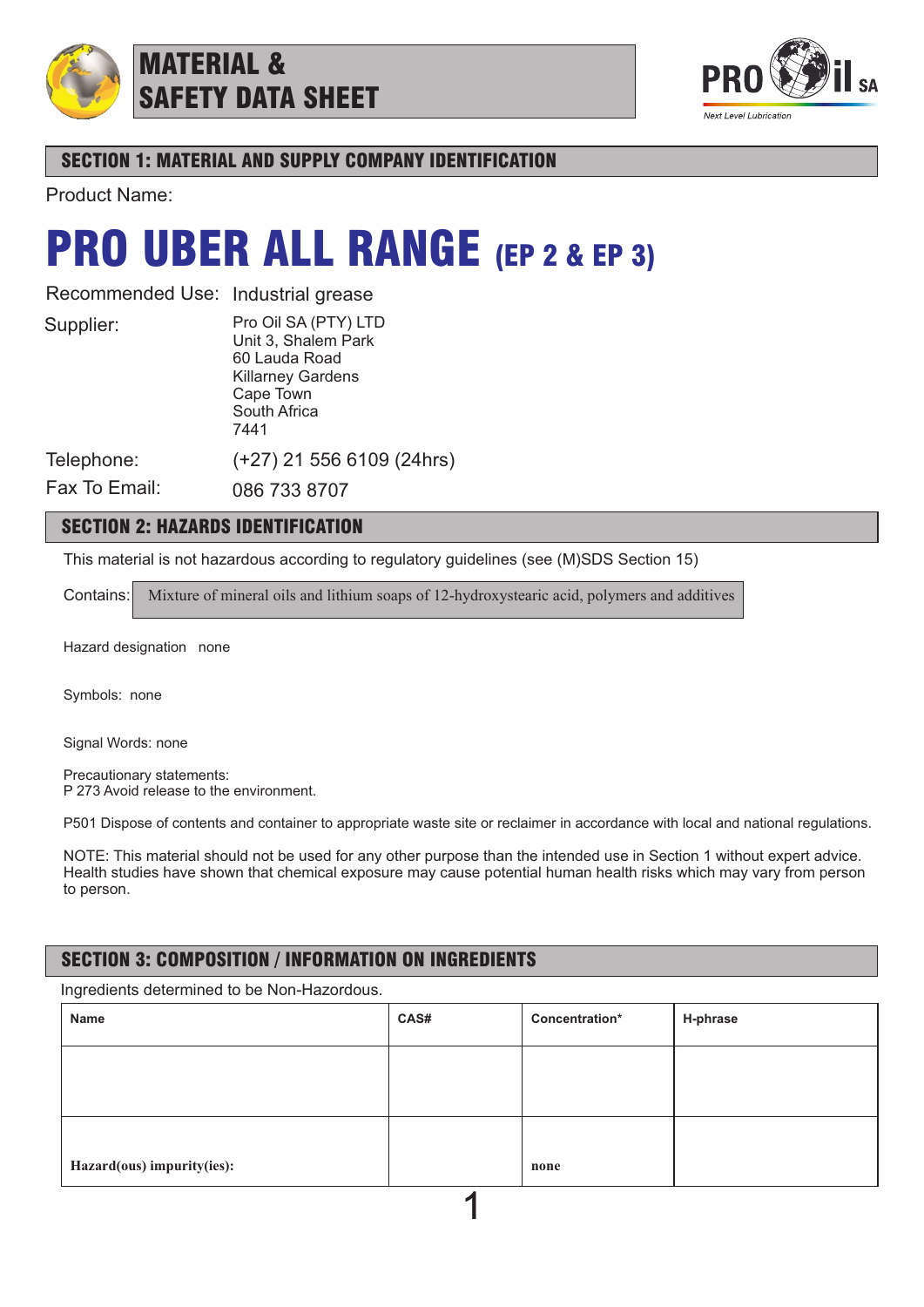

### SECTION 4: FIRST AID MEASURES

#### **INHALATION**

Remove from further exposure. For those providing assistance, avoid exposure to yourself or others. Use adequate respiratory protection. If respiratory irritation, dizziness, nausea, or unconsciousness occurs, seek immediate medical assistance. If breathing has stopped, assist ventilation with a mechanical device or use mouth-to-mouth resuscitation.

#### **SKIN CONTACT**

Wash contact areas with soap and water. If product is injected into or under the skin, or into any part of the body, regardless of the appearance of the wound or its size, the individual should be evaluated immediately by a physician as a surgical emergency. Even though initial symptoms from high pressure injection may be minimal or absent, early surgical treatment within the first few hours may significantly reduce the ultimate extent of injury.

#### **EYE CONTACT**

Flush thoroughly with water. If irritation occurs, get medical assistance.

#### **INGESTION**

First aid is normally not required. Seek medical attention if discomfort occurs.

## **NOTE TO PHYSICIAN**

None

#### SECTION 5: FIRE FIGHTING MEASURES

#### **EXTINGUISHING MEDIA**

**Appropriate Extinguishing Media:** Use water fog, foam, dry chemical or carbon dioxide (CO2) to extinguish flames.

**Inappropriate Extinguishing Media:** Straight streams of water

#### **FIRE FIGHTING**

**Fire Fighting Instructions:** Evacuate area. Prevent run-off from fire control or dilution from entering streams, sewers or drinking water supply. Fire-fighters should use standard protective equipment and in enclosed spaces, self-contained breathing apparatus (SCBA). Use water spray to cool fire exposed surfaces and to protect personnel.

### SECTION 6: ACCIDENTAL RELEASE MEASURES

#### **NOTIFICATION PROCEDURES**

In the event of a spill or accidental release, notify relevant authorities in accordance with all applicable regulations.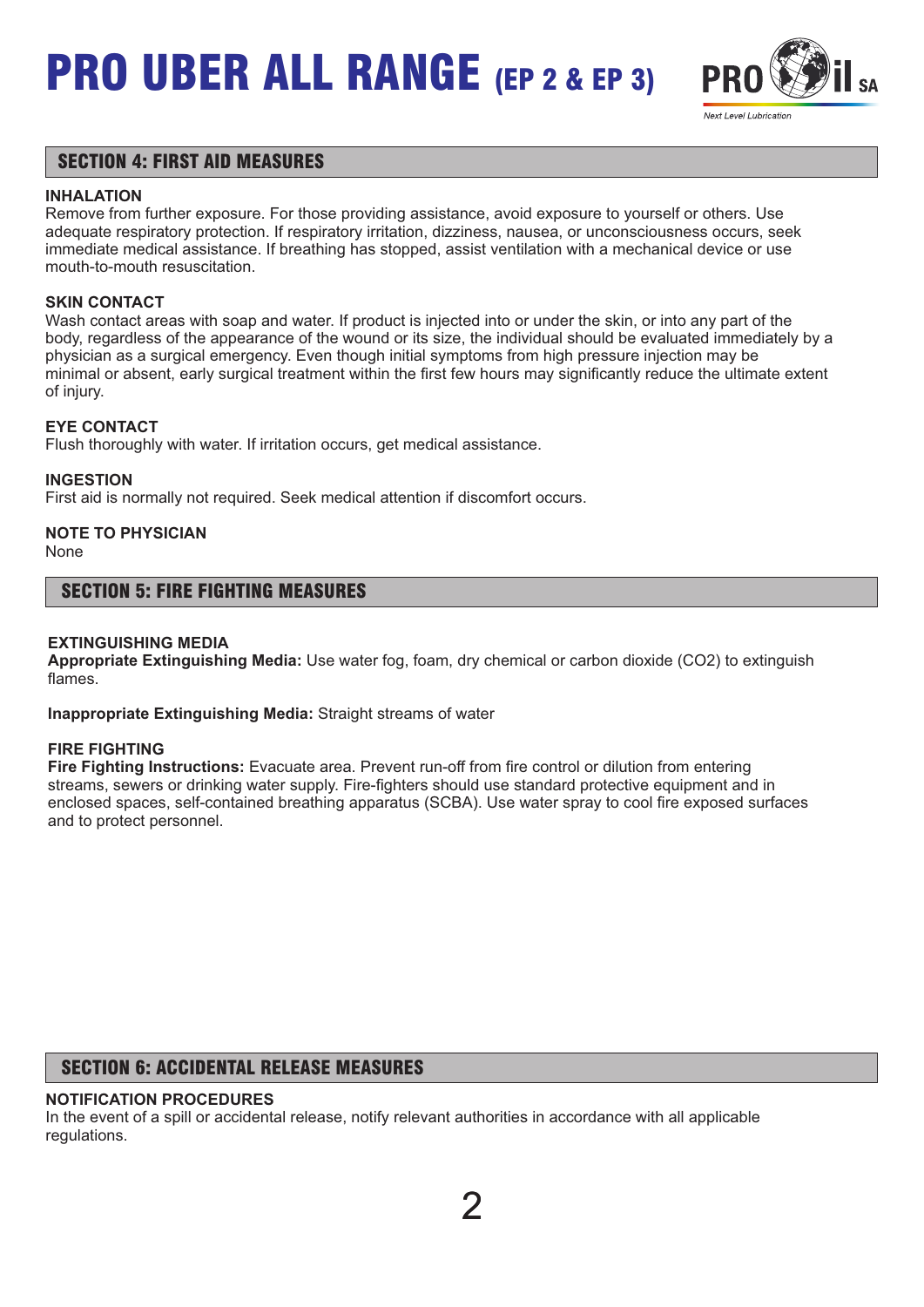

#### **PROTECTIVE MEASURES**

Avoid contact with spilled material. See Section 5 for fire fighting information. See the Hazard Identification Section for Significant Hazards. See Section 4 for First Aid Advice. See Section 8 for advice on the minimum requirements for personal protective equipment. Additional protective measures may be necessary, depending on the specific circumstances and/or the expert judgment of the emergency responders.

**For emergency responders:** Respiratory protection: respiratory protection will be necessary only in special cases, e.g., formation of mists. Half-face or full-face respirator with filter(s) for dust/organic vapor or Self Contained Breathing Apparatus (SCBA) can be used depending on the size of spill and potential level of exposure. If the exposure cannot be completely characterized or an oxygen deficient atmosphere is possible or anticipated, SCBA is recommended. Work gloves that are resistant to hydrocarbons are recommended. Gloves made of polyvinyl acetate (PVA) are not water-resistant and are not suitable for emergency use. Chemical goggles are recommended if splashes or contact with eyes is possible. Small spills: normal antistatic work clothes are usually adequate. Large spills: full body suit of chemical resistant, antistatic material is recommended.

#### **SPILL MANAGEMENT**

**Land Spill:** Stop leak if you can do so without risk. Recover by pumping or with suitable absorbent.

**Water Spill:** Stop leak if you can do so without risk. Confine the spill immediately with booms. Warn other shipping. Remove from the surface by skimming or with suitable absorbents. Seek the advice of a specialist before using dispersants.

Water spill and land spill recommendations are based on the most likely spill scenario for this material; however, geographic conditions, wind, temperature, (and in the case of a water spill) wave and current direction and speed may greatly influence the appropriate action to be taken. For this reason, local experts should be consulted. Note: Local regulations may prescribe or limit action to be taken.

#### **ENVIRONMENTAL PRECAUTIONS**

**Large Spills:** Dyke far ahead of liquid spill for later recovery and disposal. Prevent entry into waterways, sewers, basements or confined areas.

### SECTION 7: HANDLING AND STORAGE

#### **HANDLING**

Avoid eye contact and repeated or prolonged skin contact. Avoid inhalation of vapour, mist or aerosols.

#### **STORAGE**

Store in a cool, dry, well-ventilated place and out of direct sunlight. Store away from foodstuffs. Store away from incompatible materials described in Section 10. Store away from sources of heat and/or ignition. Keep container standing upright. Keep containers closed when not in use - check regularly for leaks.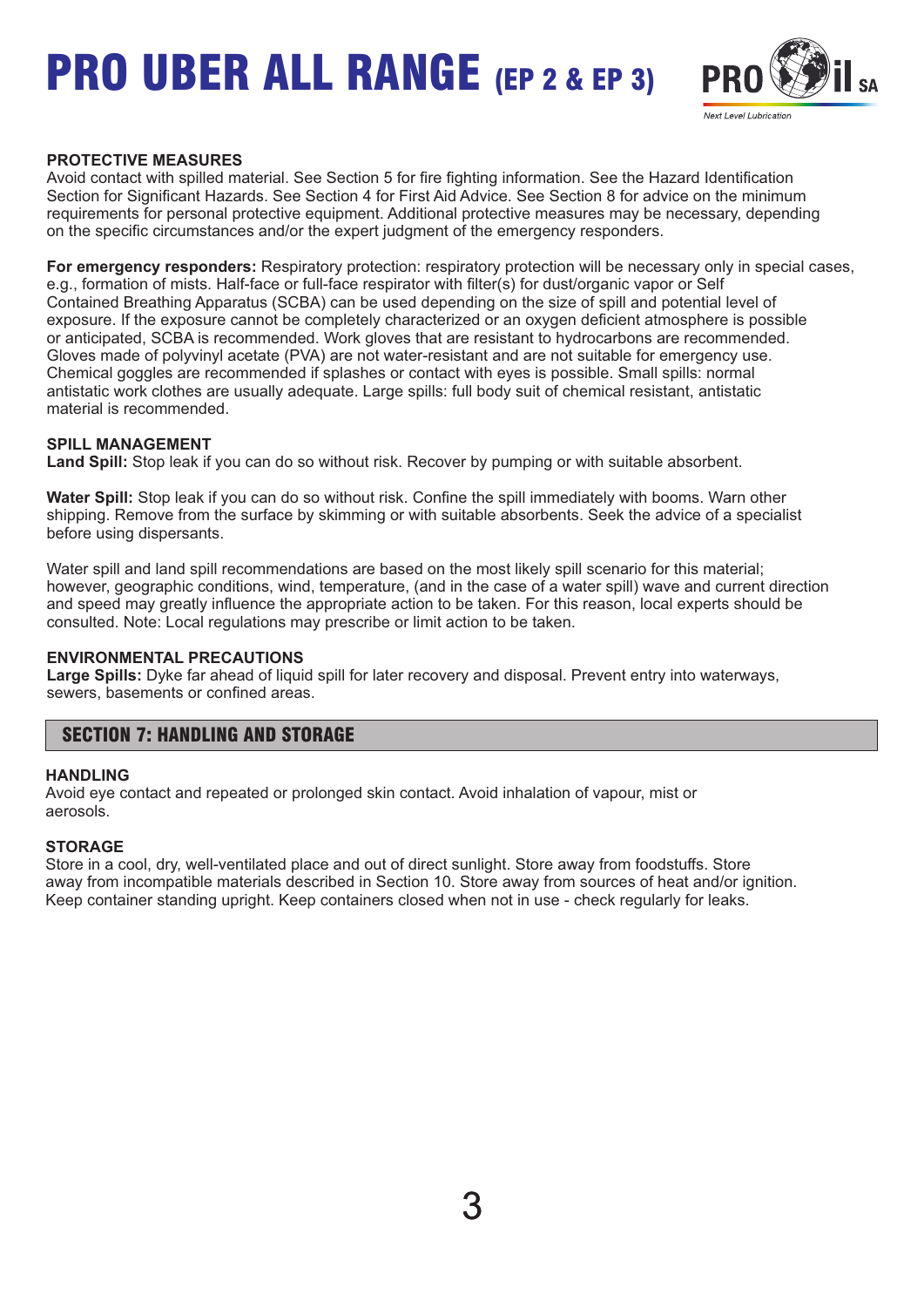

## SECTION 8: EXPOSURE CONTROL / PERSONAL PROTECTION

#### 8.1. **Control parameters**

- - - -

**Description: type: Limit value STEL (EC) TWA (EC) Unit**

#### **Additional information**

TWA (EC): Occupational exposure limit value STEL (EC): Short-term occupational exposure limit value

#### 8.2. **Exposure controls**

Provide good ventilation. This can be achieved with local or room suction. **Occupational exposure controls:**

#### **Respiratory protection:**

Do not breathe gas/vapour/aerosol.

Respiratory protection necessary at/for: aerosol or mist formation and insufficient exhaust Half-mask with filter according to EN 149: P2 With correct and proper use, and under normal conditions, breathing protection is not required.

#### **Hand protection:**

For prolonged or repeated handling the following glove material must be used: NBR (Nitrile rubber). PVC (Polyvinyl chloride). CR (polychloroprene, chloroprene rubber).Barrier creams can help protecting exposed skin areas. In no case should they be used after contact.

#### **Eye protection:**

Wear closely fitting protective glasses in case of splashes.

#### **Body protection:** Apron.

#### **Protective measures:**

After contact clean skin thoroughly with water and soap oder use appropriate cleanser.

#### **Environmental exposure controls**

Do not allow to enter into surface water or drains. refer to chapter 7. No further action is necessary.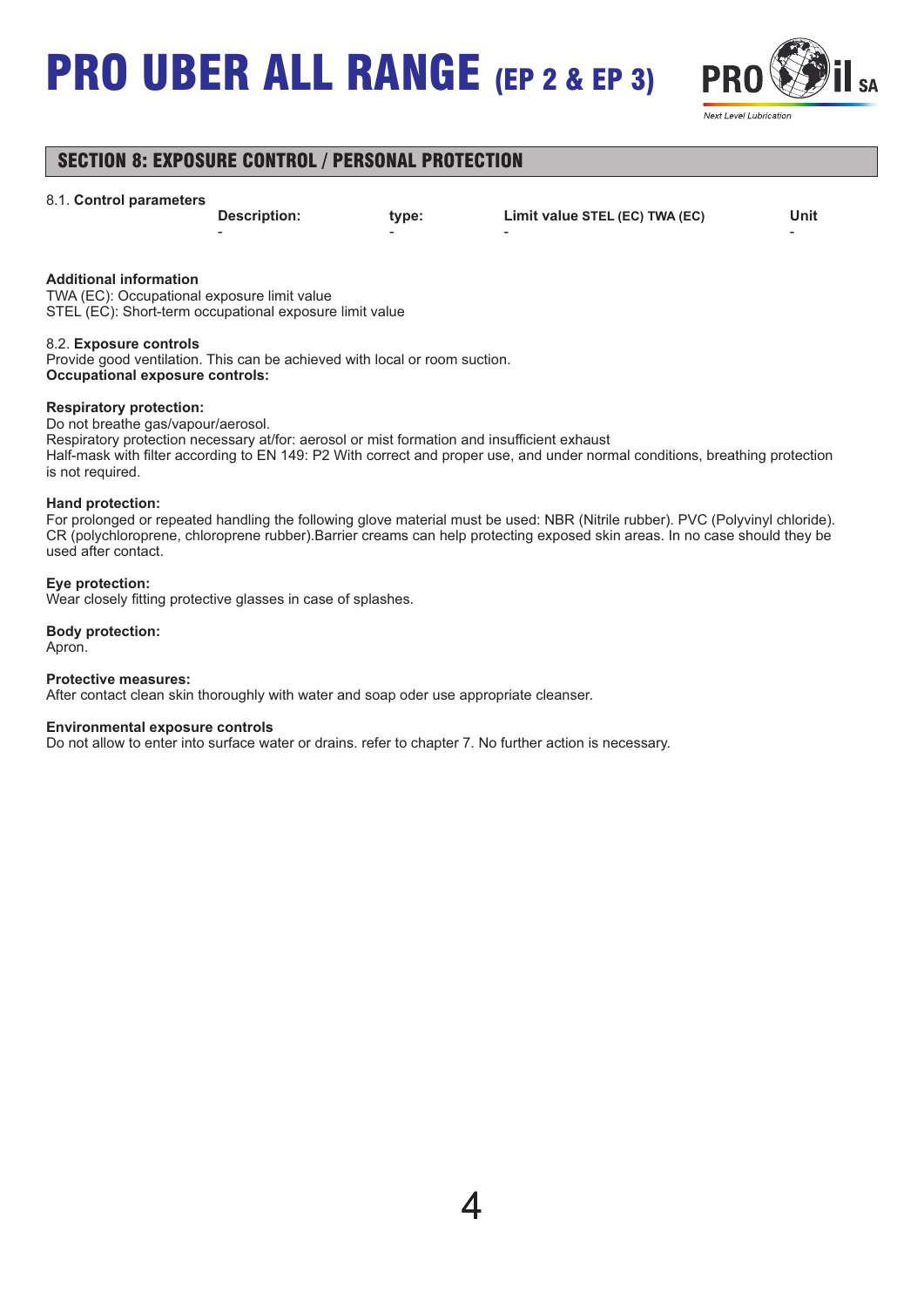



## SECTION 9: PHYSICAL AND CHEMICAL PROPERTIES

**Note: Physical and chemical properties are provided for safety, health and environmental considerations only and may not fully represent product specifications. Contact the Supplier for additional information.**

#### **GENERAL INFORMATION**

Physical State: Grease / pasty Colour: Beige Odour: Odourless

#### **IMPORTANT HEALTH, SAFETY, AND ENVIRONMENTAL INFORMATION**

Solubility: Soluble in hydrocarbons; insoluble in water Density at  $20^{\circ}$ C: 0.98 g/cm<sup>3</sup> Relative Vapour Density (air=1): N/D Vapour Pressure (20 °C): N/D Flash Point (°C): >240 Pour Point (°C): N/A Flammability Limits (%): N/D Decomposition Temperature (°C): >250 Melting Point/Range (°C): N/D Boiling Point/Range (°C): N/D Usable Temperature Range (°C): -30 to 160 (depending on EP of grease. Please refer to TDS) pH value at 10 g/l in water: N/A Base Oil Viscosity: 230 mm<sup>2</sup>/s @ 40 $^{\circ}$ C (EP 3) Base Oil Viscosity: 74 mm<sup>2</sup>/s @ 100°C (EP 2) Penetration at 25°C: 220-250 1/10 mm

#### SECTION 10: STABILITY AND REACTIVITY

**Chemical stability:** This material is thermally stable when stored and used as directed.

**Conditions to avoid:** Elevated temperatures and sources of ignition.

**Incompatible materials:** Oxidising agents.

**Hazardous decomposition products:** Oxides of carbon and nitrogen, smoke and other toxic fumes.

**Hazardous reactions:** No known hazardous reactions.

#### SECTION 11: TOXICOLOGICAL INFORMATION

No adverse health effects expected if the product is handled in accordance with this Safety Data Sheet and the product label. Symptoms or effects that may arise if the product is mishandled and overexposure occurs are: **Acute Effects**

**Inhalation:** Material may be an irritant to mucous membranes and respiratory tract.

**Skin contact:** Contact with skin may result in irritation.

5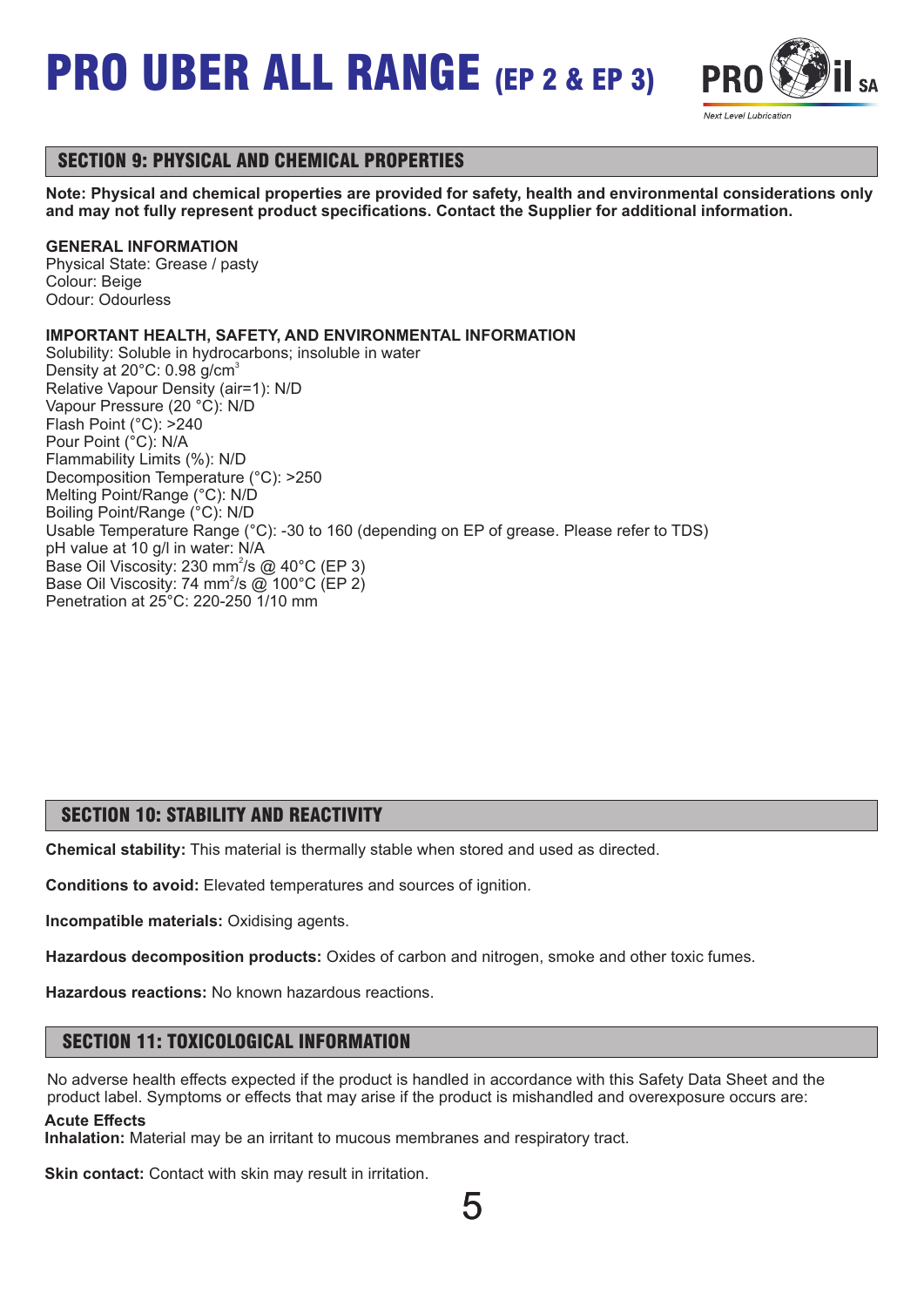

**Ingestion:** Swallowing can result in nausea, vomiting and irritation of the gastrointestinal tract. **Eye contact:** May be an eye irritant.

Acute toxicity

**Inhalation:** This material has been classified as non-hazardous. Acute toxicity estimate (based on ingredients): LC50  $>$  20.0 mg/L for vapours or LC50  $>$  5.0 mg/L for dust and mist or LC50  $>$  5,000 ppm gas

**Skin contact:** This material has been classified as non-hazardous. Acute toxicity estimate (based on ingredients): >5,000 mg/Kg bw

**Ingestion:** This material has been classified as non-hazardous. Acute toxicity estimate (based on ingredients): >5,000 mg/Kg bw

**Corrosion/Irritancy:** Eye: this material has been classified as not corrosive or irritating to eyes. Skin: this material has been classified as not corrosive or irritating to skin.

**Sensitisation:** Inhalation: this material has been classified as not a respiratory sensitiser. Skin: this material has been classified as not a skin sensitiser.

**Aspiration hazard:** This material has been classified as non-hazardous.

**Specific target organ toxicity (single exposure):** This material has been classified as non-hazardous. **Toxicity tests:** LD 50 rat > 2000 mg/kg

**Chronic Toxicity**

**Mutagenicity:** This material has been classified as non-hazardous.

**Carcinogenicity:** This material has been classified as non-hazardous.

**Reproductive toxicity (including via lactation):** This material has been classified as non-hazardous. **Specific target organ toxicity (repeat exposure):** This material has been classified as non-hazardous.

## SECTION 12: ECOLOGICAL INFORMATION

**Avoid contaminating waterways.**

**Acute aquatic hazard:** This material has been classified as non-hazardous. Acute toxicity estimate (based on ingredients): >100 mg/L

**Long-term aquatic hazard:** This material has been classified as non-hazardous. Non-rapidly or rapidly degradable substance for which there are adequate chronic toxicity data available OR in the absence of chronic toxicity data, Acute toxicity estimate (based on ingredients): >100 mg/L, where the substance is not rapidly degradable and/or BCF  $<$  500 and/or log Kow  $<$  4.

**Ecotoxicity in the soil environment:** This material has been classified as non-hazardous.

**Ecotoxicity to terrestrial vertebrates:** This material has been classified as non-hazardous.

**Ecotoxicity to terrestrial invertebrates:** This material has been classified as non-hazardous.

**Ecotoxicity:** No information available.

**Persistence and degradability:** No information available.

**Bioaccumulative potential:** No information available.

**Mobility:** No information available.

### SECTION 13: DISPOSAL CONSIDERATIONS

Disposal recommendations based on material as supplied. Disposal must be in accordance with current applicable laws and regulations, and material characteristics at time of disposal.

#### **DISPOSAL RECOMMENDATIONS**

The generation of waste should be avoided or minimized wherever possible. Significant quantities of waste product residues should not be disposed of viathe foul sewer but processed in a suitable effluent treatment plant. Dispose of surplus and non-recyclable products via a licensed waste disposal contractor. Disposal of this product, solutions and any by-products should at all times comply with the requirements of environmental protection and waste disposal legislation and any regional local authority requirements. Waste packaging should be recycled. Incineration or landfill should only be considered when recycling is not feasible. This material and its container must be disposed of in a safe way. Care should be taken when handling emptied containers that have not been cleaned or rinsed out.

**Empty Container Warning:** Empty Container Warning (where applicable): Empty containers may contain residue and can be dangerous. Do not attempt to refill or clean containers without proper instructions. Empty drums should be completely drained and safely stored until appropriately reconditioned or disposed. Empty containers should be taken for recycling, recovery, or disposal through suitably qualified or licensed contractor and in accordance with governmental regulations. DO NOT PRESSURISE, CUT, WELD, BRAZE, SOLDER, DRILL, GRIND, OR EXPOSE SUCH CONTAINERS TO HEAT, FLAME, SPARKS, STATIC ELECTRICITY, OR OTHER SOURCES OF IGNITION. THEY MAY EXPLODE AND CAUSE INJURY OR DEATH.